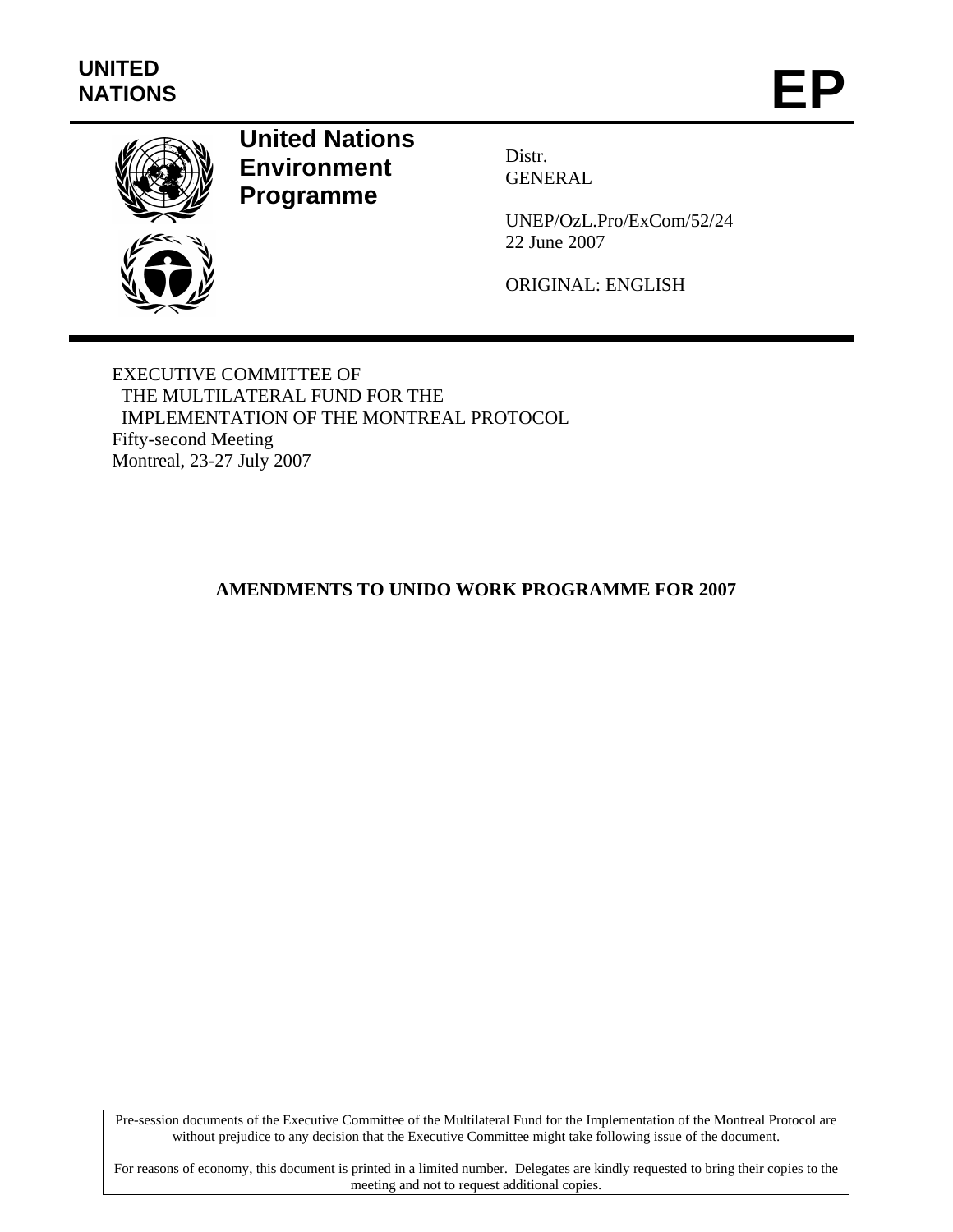#### **COMMENTS AND RECOMMENDATION OF THE FUND SECRETARIAT**

1. UNIDO is requesting approval from the Executive Committee of US \$317,000 in amendments to its 2007 Work Programme, plus agency support costs of US \$24,075.

2. The activities proposed in UNIDO's Work Programme Amendments are presented in Table 1 below:

| Country                         | <b>Activity/Project</b>                                                             | Amount           | <b>Amount</b>  |
|---------------------------------|-------------------------------------------------------------------------------------|------------------|----------------|
|                                 |                                                                                     | <b>Requested</b> | Recommended    |
|                                 |                                                                                     | (US \$)          | $(US \$        |
|                                 | <b>SECTION A: ACTIVITIES RECOMMENDED FOR BLANKET APPROVAL</b>                       |                  |                |
| A.1                             | <b>TPMP</b> Audit                                                                   |                  |                |
| Croatia                         | Monitoring and verification audit report                                            | 20,000           | 20,000         |
|                                 | Subtotal                                                                            | 20,000           | 20,000         |
| A.2                             | Renewal of institutional strengthening                                              |                  |                |
| Mexico                          | Renewal of institutional strengthening support: Phase VIII                          | 247,000          | 247,000        |
|                                 | Subtotal                                                                            | 247,000          | 247,000        |
|                                 | Subtotal for blanket approval:                                                      | 267,000          | 267,000        |
|                                 | SECTION B: ACTIVITY RECOMMENDED FOR INDIVIDUAL CONSIDERATION                        |                  |                |
| B.1                             | Project preparation                                                                 |                  |                |
| Mexico                          | MDI project preparation, including the development of a                             | 50,000           | For individual |
|                                 | national transitional strategy for the sector                                       |                  | consideration  |
|                                 | Subtotal for individual consideration:                                              | 50,000           |                |
| Subtotal for sections A and B:  |                                                                                     | 317,000          |                |
|                                 | Agency support costs (7.5 per cent for project preparation and institutional        | 24,075           | 20,325         |
|                                 | strengthening, and for other activities over US \$250,000, and 9 per cent for other |                  |                |
| activities under US \$250,000): |                                                                                     |                  |                |
| Total:                          |                                                                                     | 341,075          | 287,325        |

#### Table 1: UNIDO's Work Programme Amendments

# **SECTION A: ACTIVITIES RECOMMENDED FOR BLANKET APPROVAL**

## **A1**: **TPMP audit**

Croatia: Audit of an ongoing terminal phase-out management plan: US \$20,000

#### **Project description**

3. At the  $50<sup>th</sup>$  Meeting, the Executive Committee noted the Secretariat's recommendation that Croatia be considered as one of the countries where verification of the ongoing TPMP will be undertaken, based on a random selection exercise. This is following decision 45/54 calling, *inter alia*, for verification of a randomly selected sample representing 10 per cent of the ongoing TPMPs in LVC countries annually. UNIDO, as the implementing agency responsible for the TPMP in Croatia, was invited to submit a request for funding to carry out the verification, for consideration at this meeting in the context of their 2007 work programme amendments.

4. UNIDO is requesting US \$20,000 for this verification exercise.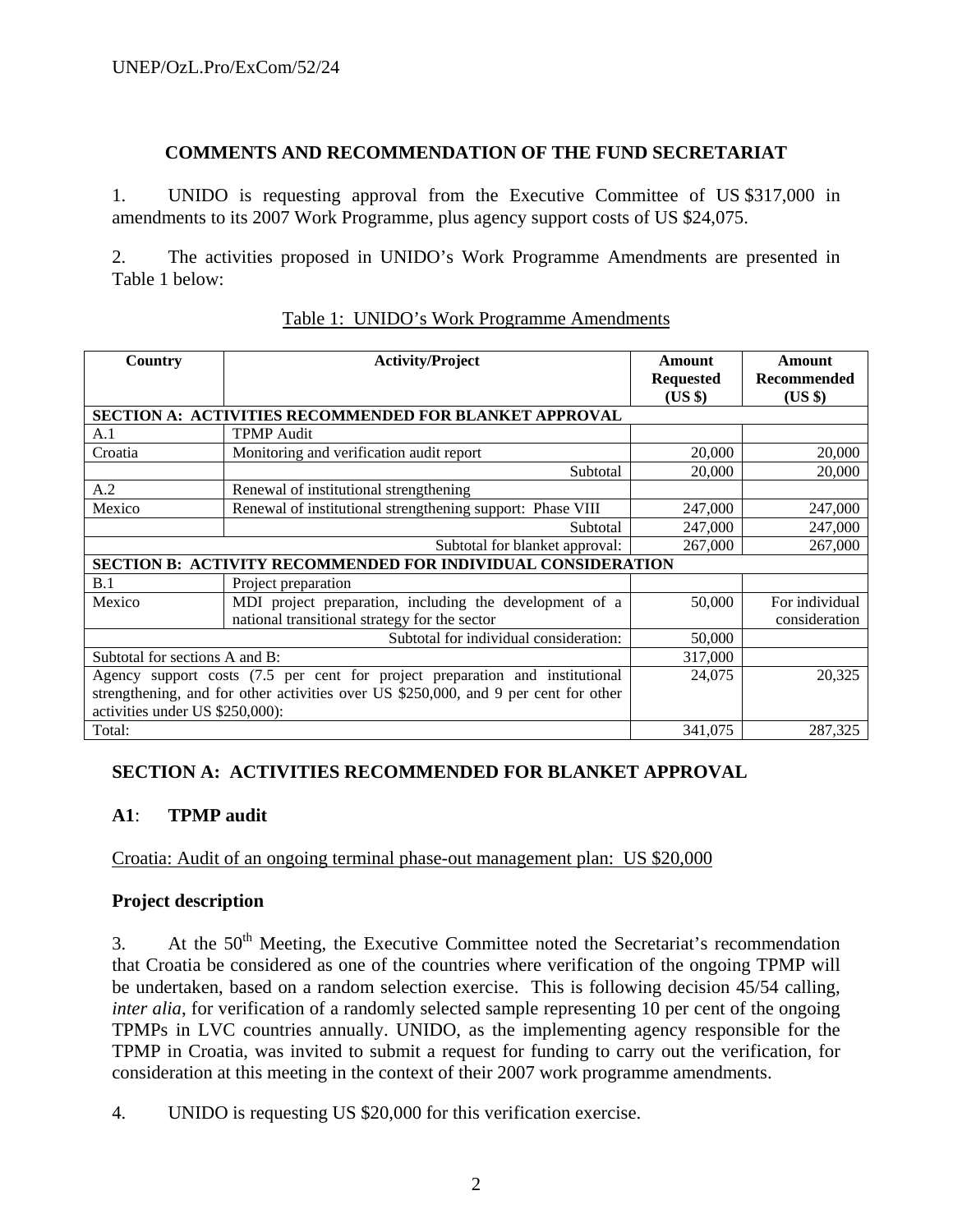## **Secretariat's comments and recommendation**

5. UNIDO informed the Secretariat that the proposed amount being requested is in line with the current costs. These costs are also consistent with the same verification exercise approved at the 50<sup>th</sup> Meeting for UNDP to undertake a similar TPMP audit for Trinidad and Tobago.

6. The Secretariat considers this request to be within the funding limits for similar activities, and recommends blanket approval at the level of funding shown in Table 1.

#### **A.2: Renewal of institutional strengthening**

Mexico: Renewal of institutional strengthening support (Phase VIII): US \$247,000

#### **Project description**

7. UNIDO submitted a request for the renewal of the institutional strengthening project for Mexico. The description of the institutional strengthening project is presented in Annex I to this document.

#### **Fund Secretariat's comments and recommendation**

8. The Fund Secretariat recommends blanket approval of the institutional strengthening renewal request for Mexico at the level of funding shown in Table 1. The Executive Committee may wish to express to the Government of Mexico the comments which appear below:

The Executive Committee has reviewed the report presented with the institutional strengthening project renewal request for Mexico and notes with appreciation that Mexico reported data to the Ozone Secretariat, as at end 2005, that was lower than its 1998 average CFC compliance baseline. The Executive Committee also notes that within the framework of the institutional strengthening project, Mexico has achieved in 2005 a substantial phase out of its ODS consumption vis-à-vis 2004. The Executive Committee acknowledges with appreciation the ratification of the Montreal Amendment by the Government of Mexico and hopes that the ratification of the Beijing Amendment will be achieved in the near future. The Executive Committee is therefore hopeful that, in the next two years, Mexico will continue with the implementation of its country programme and the national phase-out plan (NPP) activities with outstanding success in the further reduction of current CFC consumption levels.

## **SECTION B: ACTIVITIES RECOMMENDED FOR INDIVIDUAL CONSIDERATION**

## **B.1: Project preparation**

## **Background**

9. The Executive Committee, at its 51st Meeting, agreed in decision 51/34, *inter alia*, "to consider, on a case-by-case basis the submission of requests for project preparation for the conversion of CFC-MDI production facilities on the understanding that they must include a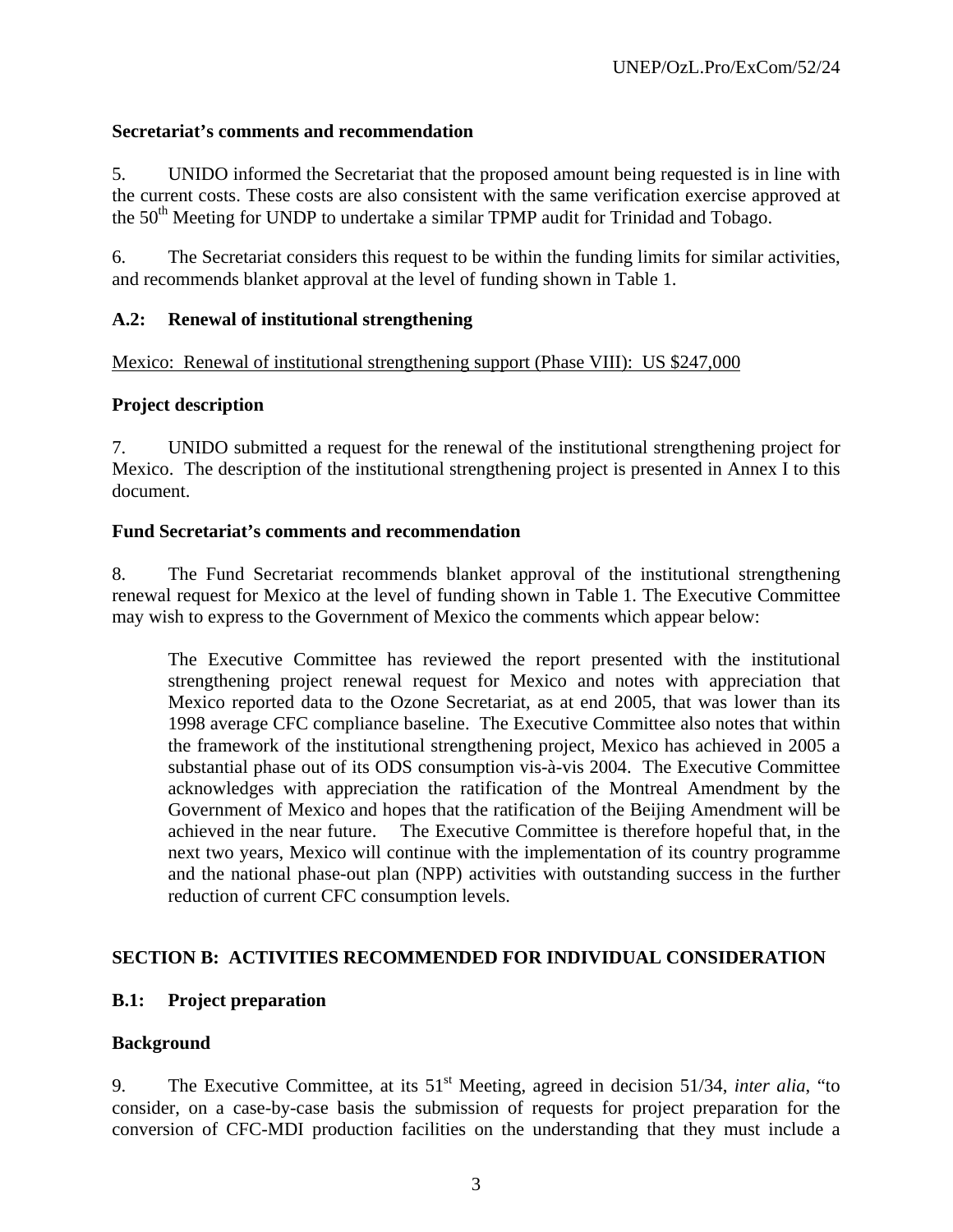comprehensive justification from the country concerned for the need to receive assistance and, as a minimum, should provide the following detailed information:

- (a) Name of nationally owned CFC-MDI manufacturing facilities, the date when the CFC production lines were established and the production capacity of each production line;
- (b) Type of CFC-MDI products manufactured, active ingredients used, annual production output (units/year);
- (c) Growth patterns of CFC-MDI production over the past five years;
- (d) Whether any of the CFC-MDI manufacturing plants were contemplating alternatives to CFC-MDIs and what those alternatives were;
- (e) Each production facility's plans for phasing out CFC consumption; and
- (f) The number of non-CFC-MDIs and dry-powder inhalers sold or distributed within the Party, by active ingredient, brand/manufacturer, and source.

10. UNIDO submitted a request for project preparation of conversion projects in the MDI sector for Mexico. Data provided by UNIDO for each request as required under the above decision is summarized below.

Mexico: MDI project preparation, including the development of a national transitional strategy for the sector: US \$50,000

## **Project description**

 $\overline{a}$ 

11. The national CFC phase-out plan for Mexico<sup>1</sup> reported a consumption of 5.0 ODP tonnes of CFCs used for the manufacturing of MDIs. Mexico had initially stated, as part of the national phase out plan, that phase out of CFCs in the MDI sector could be undertaken without any assistance from the Multilateral Fund. However, following decision 51/34, UNIDO, on behalf of the Government of Mexico submitted a request for the preparation of a project for the conversion of CFC-MDI manufacturing facilities in Mexico.

12. CFC-MDIs have been produced in Mexico by Salus Laboratories, a 100 percent Mexican owned company since 1999. This company is the main manufacturer of salbutamol, beclomathasone dipropionate, and sodium cromoglicate MDIs in Mexico. It is also the main supplier in the Mexican Social Health system and other government medical health services, representing about 70 percent of its consumption.

13. The company has a single production line with a capacity of 57,000 units per day, or around 6.9 million units annually. The current actual demand is for the production of 25,000 units per day in a single shift operation.

<sup>&</sup>lt;sup>1</sup> The plan was approved by the Executive Committee at its 42nd Meeting (UNEP/OzL.Pro/ExCom/42/39) (decision 42/32).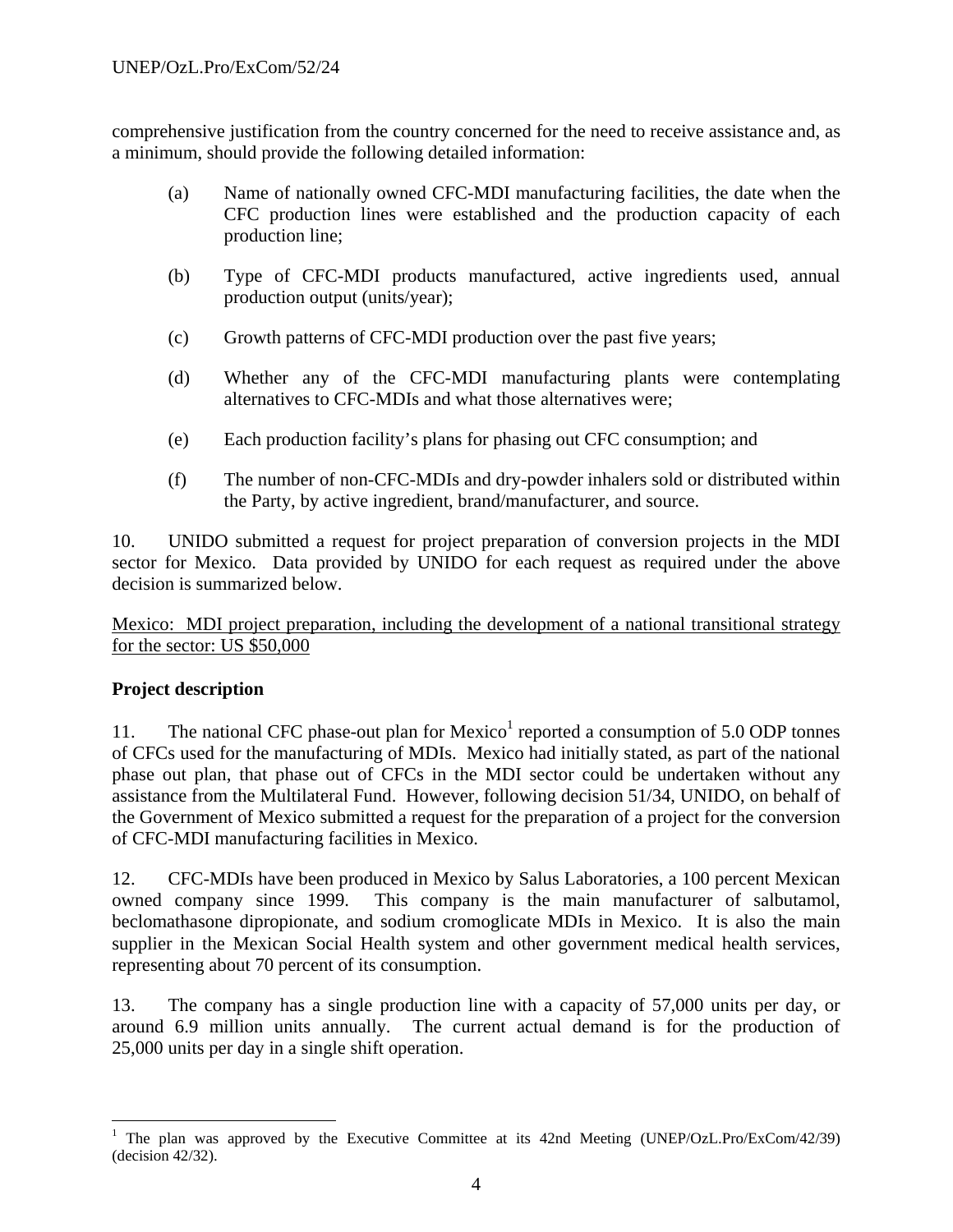| 14.                                             |  |  |  |  |  |  |  |  |  |  | Over the last five years, CFC consumption in the MDI manufacturing sector has                   |  |
|-------------------------------------------------|--|--|--|--|--|--|--|--|--|--|-------------------------------------------------------------------------------------------------|--|
|                                                 |  |  |  |  |  |  |  |  |  |  | increased dramatically in proportion to the increase in the number of units of MDIs produced in |  |
| the same period, summarised in the table below: |  |  |  |  |  |  |  |  |  |  |                                                                                                 |  |

|                          | 2001                         | 2002                              | 2003      | 2004      | 2005      | 2006*     |  |  |  |  |
|--------------------------|------------------------------|-----------------------------------|-----------|-----------|-----------|-----------|--|--|--|--|
|                          |                              | <b>CFC-MDI Units Manufactured</b> |           |           |           |           |  |  |  |  |
| Moiety                   |                              |                                   |           |           |           |           |  |  |  |  |
| Salbutamol               | 296,091                      | 1,168,966                         | 800,594   | 1,174,347 | 2,136,750 | 2,902,704 |  |  |  |  |
| Beclomethasone 50 mcg    | 280,194                      | 366,963                           | 466,703   | 546,893   | 448,059   | 475,729   |  |  |  |  |
| Beclomethasone 250 mcg   | 41,026                       | ---                               | 91,139    | 108.112   | 94,464    | 99,517    |  |  |  |  |
| Cromoglicate sodium      | 125,206                      | 167,700                           | 55,767    | 73,909    | 38,736    | 34.664    |  |  |  |  |
| Total                    | 742,517                      | 1,703,629                         | 1,414,203 | 2,475,261 | 2,718,013 | 3,512,614 |  |  |  |  |
|                          | CFC Consumption (ODP tonnes) |                                   |           |           |           |           |  |  |  |  |
| $CFC-11$                 | 5.4                          | 9.4                               | 8.1       | 17.2      | 13.5      | 18.3      |  |  |  |  |
| $CFC-12$                 | 12                           | 20                                | 20        | 40        | 34        | 47.2      |  |  |  |  |
| Total annual consumption | 17.4                         | 29.4                              | 28.1      | 57.2      | 47.5      | 70.9      |  |  |  |  |

\* 2006 figures are preliminary

15. Non-CFC-MDIs are also being imported into Mexico. The table below provides a summary for the import figures for the last three years. Data for 2007 is up to May 2007. These products represent more than 90 percent of the MDIs imported into the country, and the data presented was collected from the Customs Service.

| Laboratory                         | <b>Generic Name</b>           | <b>Brand Name</b>   | <b>Propellant</b>    | <b>Imported Units</b> |           |         |  |  |
|------------------------------------|-------------------------------|---------------------|----------------------|-----------------------|-----------|---------|--|--|
|                                    |                               |                     |                      | 2005                  | 2006      | 2007    |  |  |
| Aventis<br>Pharma                  | Sodium<br>cromoglycate        | Intal 5             | N/A                  | 2,984                 | 4,228     | 0.0     |  |  |
| Boehringer<br>Ingelheim<br>Promeco | <b>Budesonide</b>             | <b>Numark</b>       | <b>HFA</b>           | 51,021                | 53,487    | 18,793  |  |  |
|                                    | Beclometasone<br>dipropionate | <b>Becotide</b>     | <b>HFA</b>           | 306,195               | 294,968   | 138,808 |  |  |
|                                    | Fluticasone                   | Flixotide           | HFA 134 <sup>ª</sup> | 324,827               | 340,527   | 119,644 |  |  |
| Glaxo-<br>Smithkline               | Salbutamol<br>sulphate        | Ventolin<br>Inhaler | <b>HFA</b>           | 809,810               | 1,009,564 | 137,667 |  |  |
|                                    | Salbutamol/beclom<br>ethasone | Ventide             | <b>HFA</b>           | 73,244                | 67,446    | 36,317  |  |  |
|                                    | Salmeterol<br>Xinafoate       | Serevent<br>Inhaler | N/A                  | 577,543               | 654,549.6 | 163,637 |  |  |
| Total                              |                               | 2,145,624           | 2,424,770            | 614,866               |           |         |  |  |

16. The company's plans for conversion will require technology transfer from a couple of established multinational companies with experience in the use of HFA technology. The selected replacement technologies will also need production processes different to those presently used for CFC-MDIs. The planned period of conversion is envisaged to be completed in two years, after the project is approved and funded.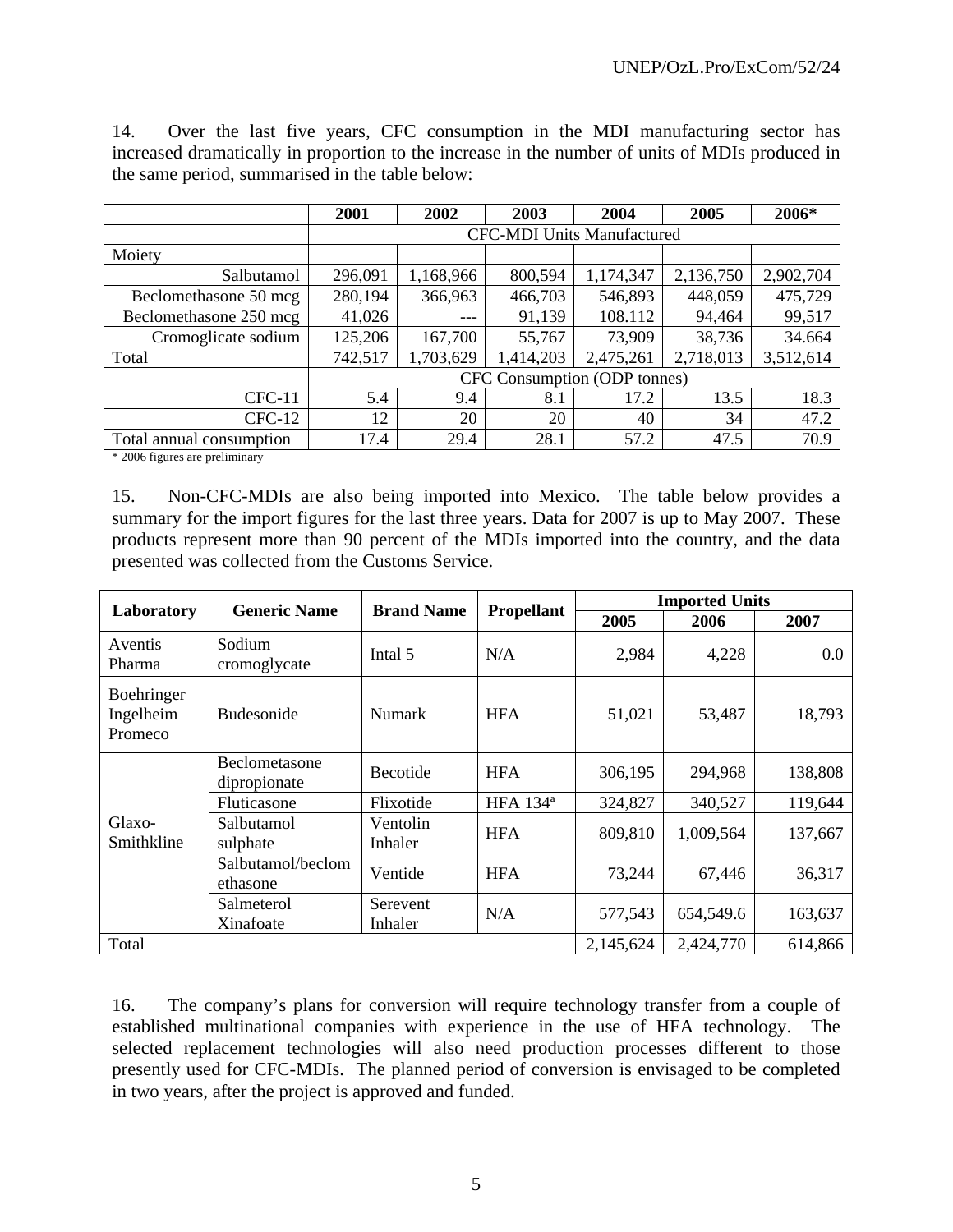## **Fund Secretariat's comments**

17. The proposal is for the preparation of a project for the phase-out of over 70 ODP tonnes of CFCs used by Mexico in the CFC-MDI manufacturing sector. It is noted that the submission on behalf of Mexico was very comprehensive and the Secretariat would like to extend its appreciation to UNIDO for thorough documentation, which responded to decision 51/34.

18. The Secretariat sought clarification from UNIDO on why the document specifically states that retrofitting the existing production line was not possible. UNIDO explained that because of the poor compatibility of HFC-134a or HFC-227ea with existing machinery, mainly seals and valves, and because of the physical properties of these propellants, new filling methods and different preparations will be required. UNIDO emphasises that completely new CFC-free MDI manufacturing facilities are necessary to facilitate efficient conversion.

19. In further discussing other elements of the project with UNIDO, the Secretariat indicated that, considering the amount of CFC consumption in the sector, the fact that only one laboratory is being considered for replacement, and the fact that Mexico already has a large supply of MDIs using both HFA and DPIs from other companies, the project preparation could be done at a lower cost than that requested by UNIDO.

20. UNIDO agreed to the Secretariat's recommendation for the level of funding not to exceed US \$50,000 for Mexico.

## **Fund Secretariat's recommendation**

21. In the light of the comments above, the Executive Committee may wish to consider approval of the request for project preparation at the funding level of US \$50,000, as indicated in Table 1 above, The Committee may also wish to confirm whether the information provided is consistent with the requirements of decision 51/34.

22. In approving this project UNIDO is requested to note that, in developing the investment project, the final document must include elements of a transition strategy to assist the MDI sector, pursuant to decision 51/34. It should also be noted that no further funds for a separate transition strategy for this sector will be available.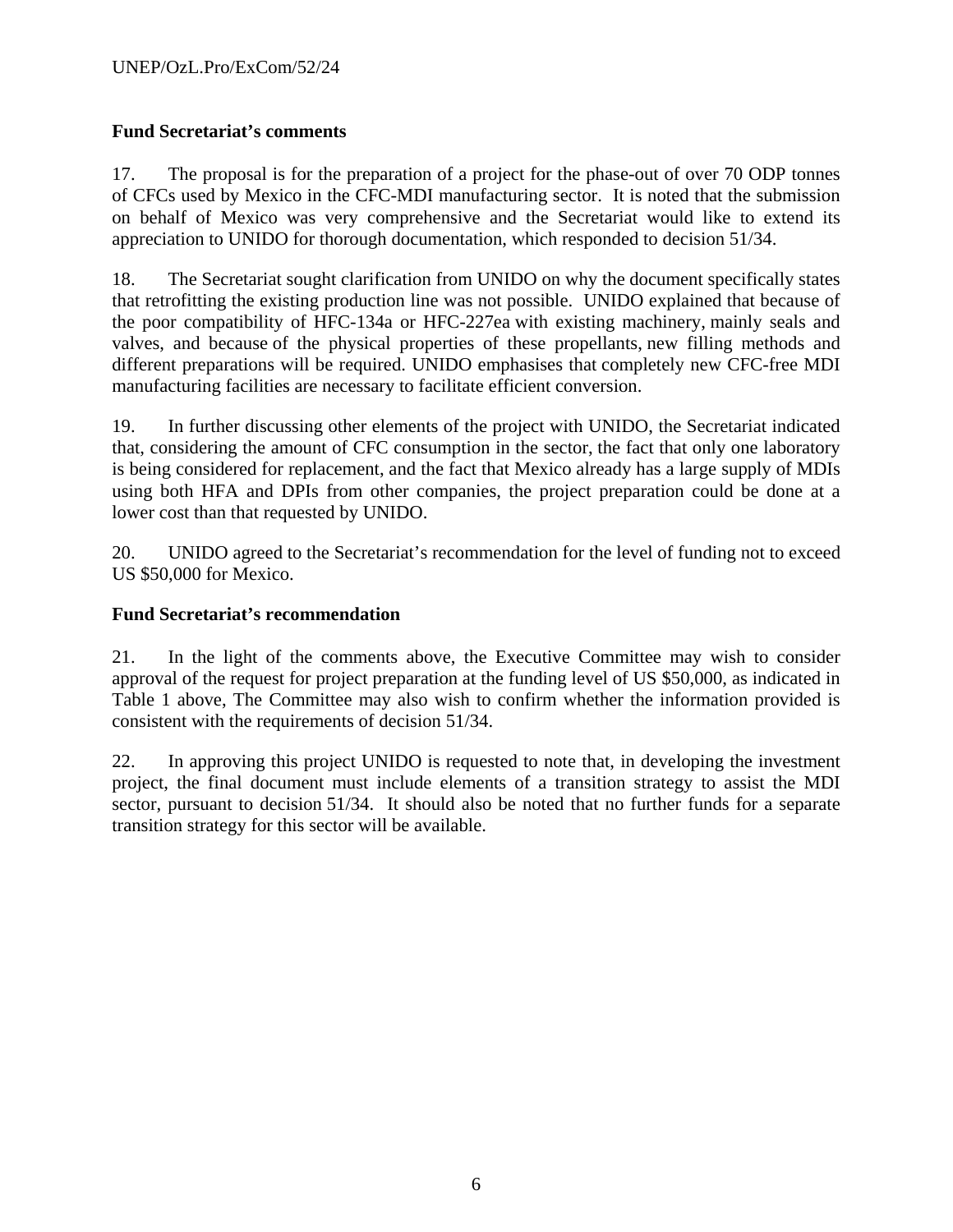## **Annex I**

## **INSTITUTIONAL STRENGTHENING PROJECT PROPOSALS**

## **Mexico: Renewal of institutional strengthening**

| Summary of the project and country profile                                             |                |
|----------------------------------------------------------------------------------------|----------------|
| <b>Implementing Agency:</b>                                                            | <b>UNIDO</b>   |
| Amounts previously approved for institutional strengthening (US \$):                   |                |
| Phase I: June 1992                                                                     | 350,000        |
| Phase II: July 1995                                                                    | 95,000         |
| Phase III: Oct. 1996                                                                   | 190,000        |
| Phase IV: July 1998                                                                    | 190,000        |
| Phase V: July 2000                                                                     | 194,456        |
| Phase VI: July 2002                                                                    | 242,691        |
| Phase VII: April 2005                                                                  | 247,000        |
| Total                                                                                  | 1,509,147      |
| Amount requested for renewal (Phase VIII) (US \$):                                     | 247,000        |
| Amount recommended for approval for Phase VIII (US \$):                                | 247,000        |
| Agency support costs (US \$):                                                          | 18,525         |
| Total cost of institutional strengthening Phase VIII to the Multilateral Fund (US \$): | 265,525        |
| Equivalent amount of CFC phase-out due to institutional strengthening Phase VIII at    | n/a            |
| US $$12.1/kg$ (ODP tonnes):                                                            |                |
| Date of approval of country programme:                                                 | Feb. 1992      |
| ODS consumption reported in country programme (1989) (ODP tonnes):                     | 9,874          |
| Latest reported ODS consumption (2005) (ODP tonnes):                                   | 3,816.7        |
| Baseline consumption of controlled substances (ODP tonnes):                            |                |
| (a) Annex A Group I (CFCs) (Average 1995-1997)                                         | 4,624.9        |
| (b) Annex A Group II (Halons) (Average 1995-1997)                                      | 124.6          |
| (c) Annex B Group II (Carbon tetrachloride) (Average 1998-2000)                        | 0              |
| (d) Annex B Group III (Methyl chloroform) (Average 1998-2000)                          | 56.4           |
| (e) Annex E (Methyl bromide) (Average 1995-1998)                                       | 1,130.8        |
| Latest consumption of controlled substances (2005) (ODP tonnes):                       |                |
| (a) Annex A Group I (CFCs)                                                             | 1,604.0        |
| (b) Annex A Group II (Halons)                                                          | 52.8           |
| (c) Annex B Group II (Carbon tetrachloride)                                            | 89.5           |
| (d) Annex B Group III (Methyl chloroform)                                              | $\overline{0}$ |
| (e) Annex E (Methyl bromide)                                                           | 891.1          |
| (f) Annex C Group I (HCFCs)                                                            | 1,179.3        |
| Amount approved for projects (US \$):                                                  | 83,598,636     |
| Amount disbursed (as at March 2007) (US \$):                                           | 59,676,626     |
| ODS to be phased out (ODP tonnes):                                                     | 16,713.4       |
| ODS phased out (as at March 2007) (ODP tonnes):                                        | 16,199.3       |

# 1. Summary of activities and funds approved by the Executive Committee:

|     | <b>Summary of activities</b>                                                               | Funds approved (US \$) |
|-----|--------------------------------------------------------------------------------------------|------------------------|
| (a) | Investment projects:                                                                       | 78,189,109             |
| (b) | Institutional strengthening:                                                               | 1,646,191              |
| (c) | Project preparation, technical assistance, training and other non-<br>investment projects: | 3.763.336              |
|     | Total:                                                                                     | 83,598,636             |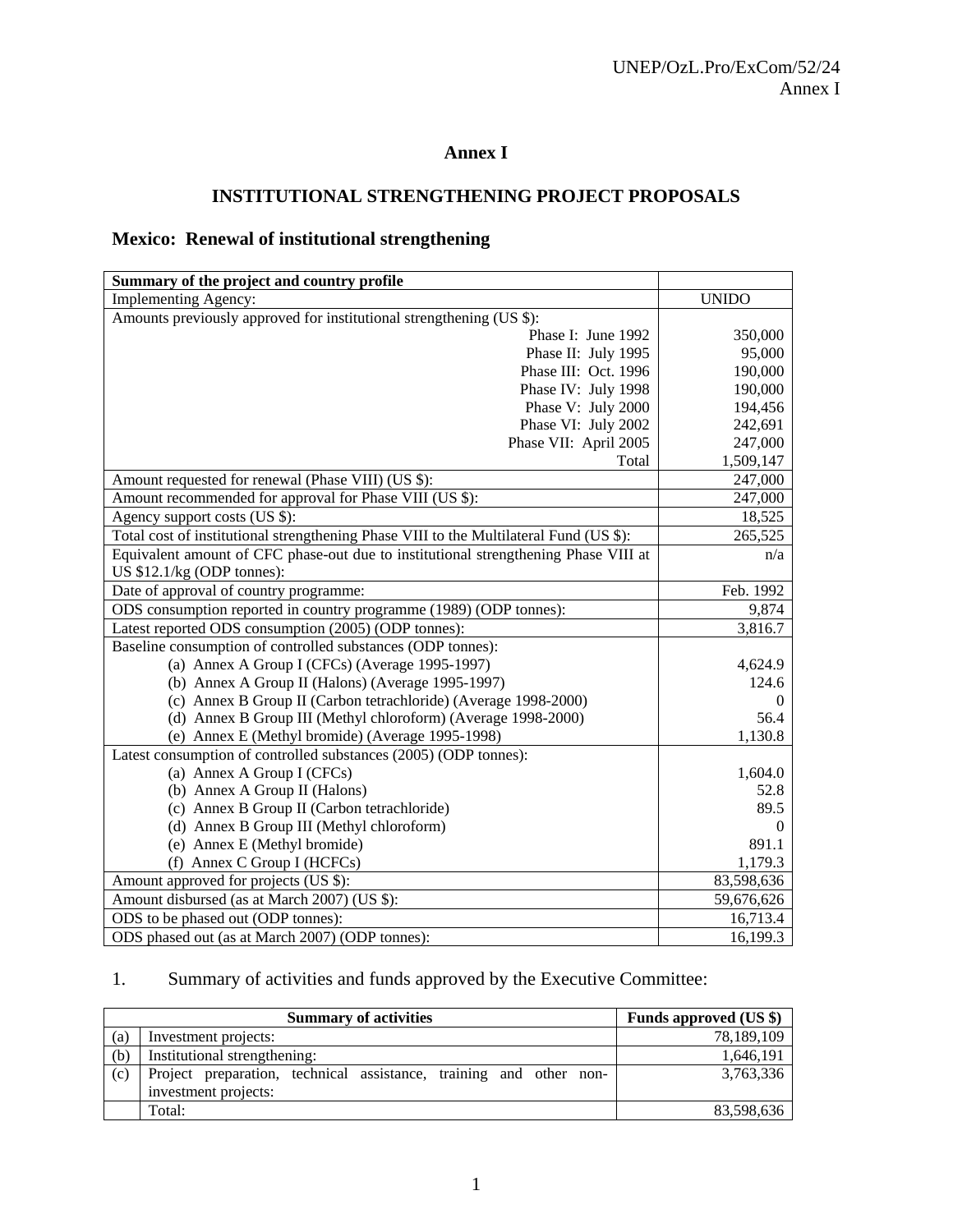#### UNEP/OzL.Pro/ExCom/52/24 Annex I

#### Progress report

2. The National Ozone Unit in Mexico is part of the Environmental and Natural Resources Secretariat (SEMARNAT) and cooperates closely with the General Directorate for Air Quality Management and Public Release and Transfer Registry. The Ozone Unit is the focal point for Montreal Protocol activities. The major legislative measures achieved in the framework of Phase VII are (a) the ratification of the Montreal Amendment, (b) the Official Standard for CFC, which is close to the implementation stage, and (c) the Information and Monitoring System (SISSAO) which is close to its finalization and for which first trial operations are underway. An international workshop on illegal trade in ODS was organized. Consumption in 2005 (in metric tonnes): 440.75 tonnes in CFC, 17.60 tonnes in the halon sector, 81.37 in carbon tetrachloride, 1,725.07 tonnes in methyl bromide and 14,526.34 in HCFCs.

#### Plan of action

3. The NOU is the nucleus of the ODS management structure and was established as a specialized body within the Environment and Natural Resources Agency (SEMARNAT) to provide the execution and follow-up of the ODS phase-out strategy as laid down in the Action Plan of the Country Programme. For this coming phase, the NOU will follow-up the issue of ratification of the Beijing Amendment with the new Senate. The country is planning a number of measures to achieve the 20% reduction in methyl bromide consumption and facilitate the audit for the closure of the CFC production plant. A national strategy for an accelerated calendar for phasing out the use of CFCs, halons, methyl bromide, foams and solvents will continue to be implemented. In the framework of phase-out projects, it is planned to ban the import of CTC as feedstock and of equipment and materials that contain CFCs, as well as phase-out of CTC as a process agent.

- - - -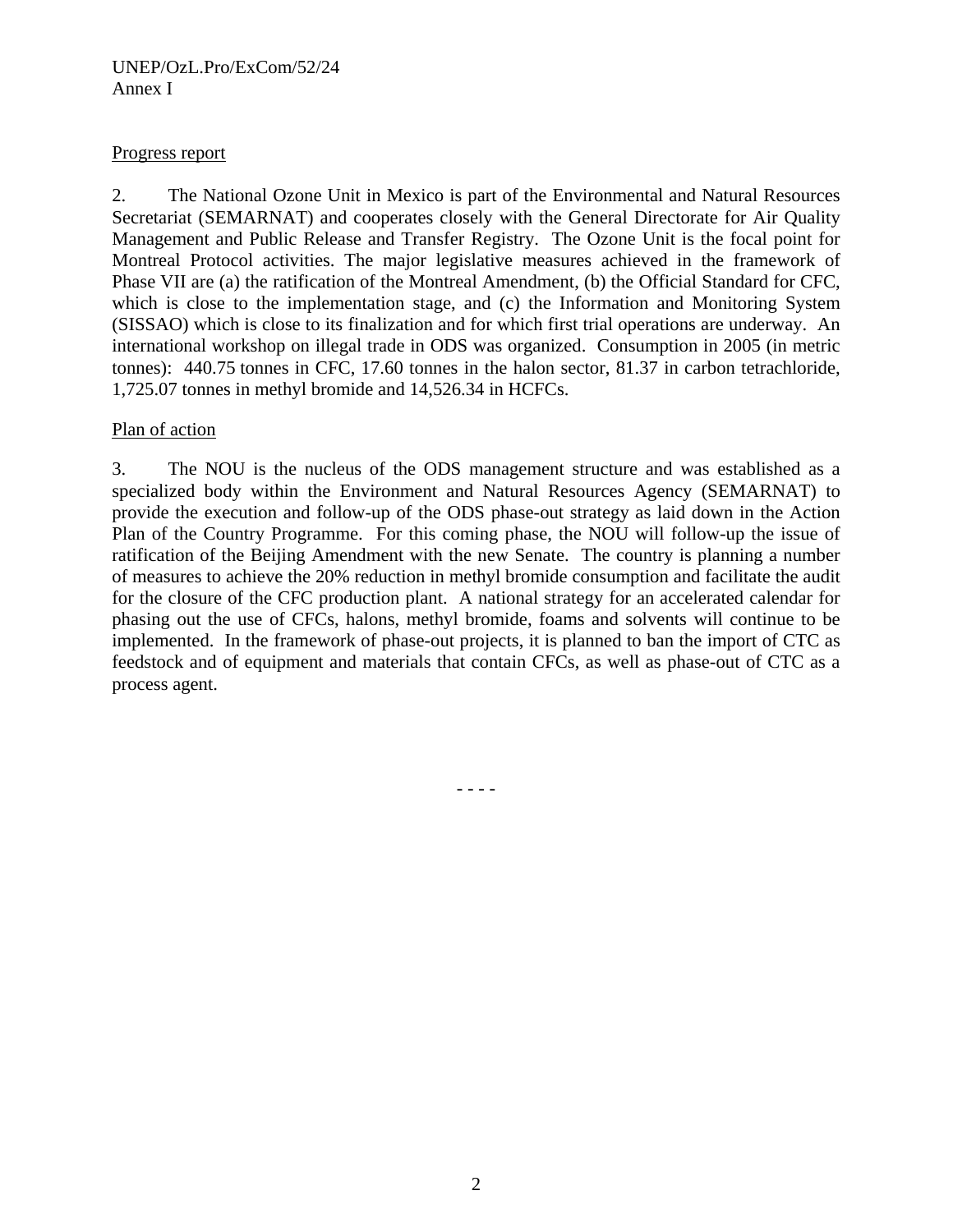

#### UNITED NATIONS INDUSTRIAL DEVELOPMENT ORGANIZATION

52nd Executive Committee of the Multilateral Fund for the Implementation of the Montreal Protocol

> UNIDO 2007 Work Programme Amendment  $(June 2007)$

> > $\hat{H}_{\text{c}}$  and  $\hat{H}_{\text{c}}$  are simple to a superfinite for  $\hat{H}_{\text{c}}$  ,  $\hat{H}_{\text{c}}$  ,  $\hat{H}_{\text{c}}$

الأرابط

والموامل

 $\mathcal{O}(\log n)$  and  $\mathcal{O}(\log n)$  and

.<br>Samu sa

والشاوية والداما

 $\sim$   $\sim$   $\sim$   $\sim$ 

 $\bar{\alpha}$ 

 $\mathcal{A}$  and  $\mathcal{A}$  is a simple point of the space of the space of the space  $\mathcal{A}$